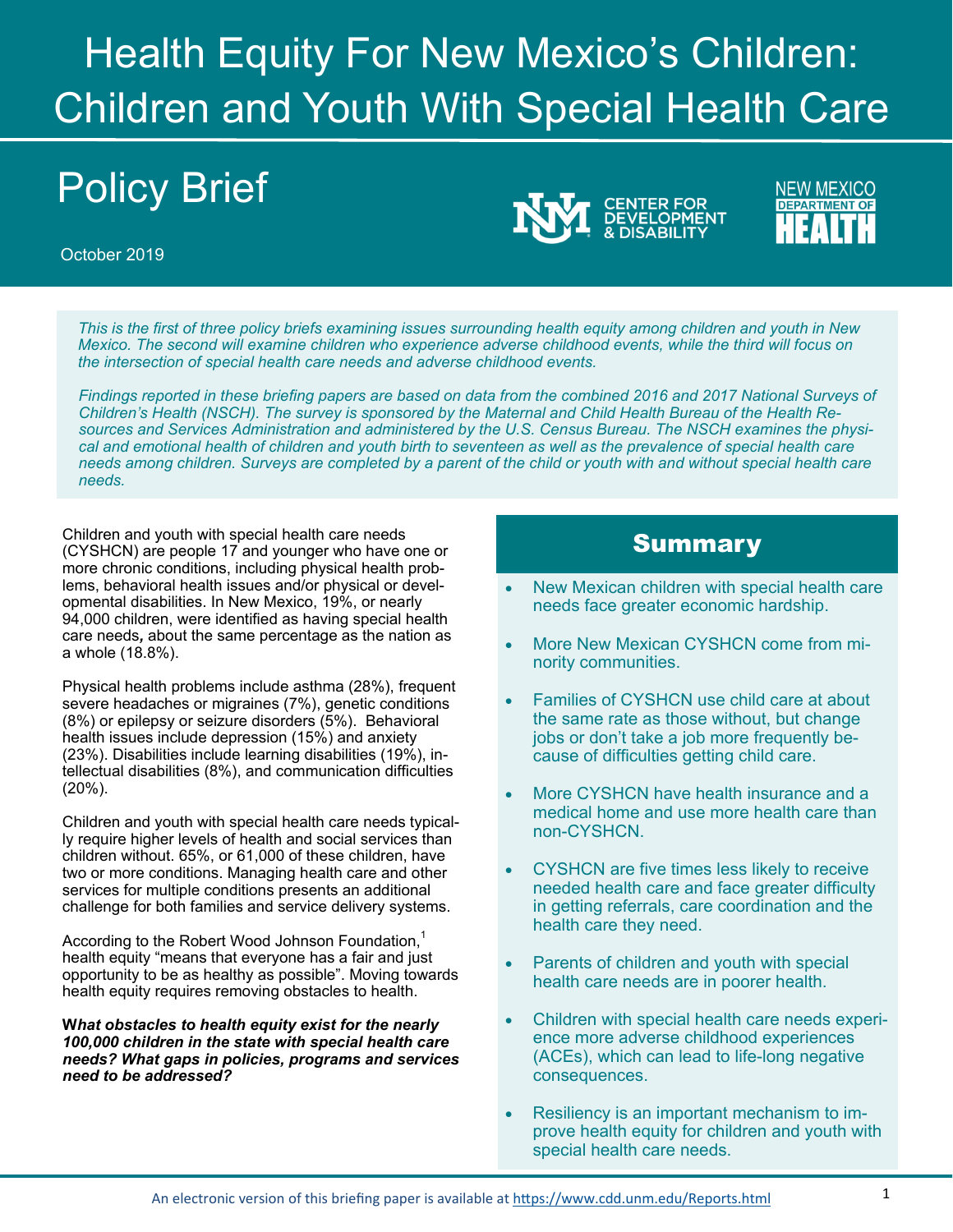# **New Mexican Children with Special Health Care Needs Face Greater Economic Hardship**

- 21% of CYSHCN in New Mexico live in working poor households - households in which parents are employed full-time but earn less than 100% of the federal poverty level - as opposed to only 14% of New Mexican children without special health care needs.
- 20.5% of parents of CYSHCN in New Mexico reported having to cut back hours or stop working completely due to their child's health status, compared to only 2.2% of parents of children without special health care needs.

# **More New Mexican CYSHCN Come from Minority Communities than in the United States**

- New Mexico is a racially and ethnically diverse state, with Hispanics comprising 49% of the population, Caucasian non-Hispanics 37%, and Native Americans 11%.
- New Mexican children with special health care needs reflect this diversity compared to CYSHCN nationally (see **Figure 1**). They are predominately more Hispanic (56% versus 22% nationally); less Caucasian (32% versus 52% nationally); less African-American (3% versus 18%); and more Native American (4% versus 0.4%).

# **Figure 1**  Racial and Ethnic Composition of CYSHCN in New Mexico and Nationally



#### **More CYSHCN Have Health Insurance and a Place They Usually Get Health Care. They also Use More Health Care and Face Greater Difficulty in Getting Referrals, Specialist Care, and Care Coordination**

- The goals of the medical home model include health care that is family-centered, coordinated, and gives access to a regular source of care, insurance, and preventive, primary and specialty care.
- More CYSHCN have at least one health care provider,

a place they usually get health care, and report receiving family-centered care (see **Figure 2**).

- 97% of CYSHCN in the state had health insurance, but more - 61% - are insured through public plans (primarily Medicaid but also the Indian Health Service), as opposed to 47% of non-CYSHCN.
- $\bullet$ 27% of CYSHCN in the state had at least one annual visit to an emergency room compared to 18% of New Mexican children who are not.

#### **Figure 2**  Elements of the Medical Home for CYSHCN and Non-CYSHCN in New Mexico



However, parents of CYSHCN report encountering more barriers in key elements of the Medical Home than parents of non-CYSHCN (see **Figure 3**).

 Over twice as many CYSHCN in the state - 31% reported having problems getting referrals to specialists than non-CYSHCN (14%).



#### **Figure 3**  CYSHCN Face More Barriers in Key Elements of the Medical Home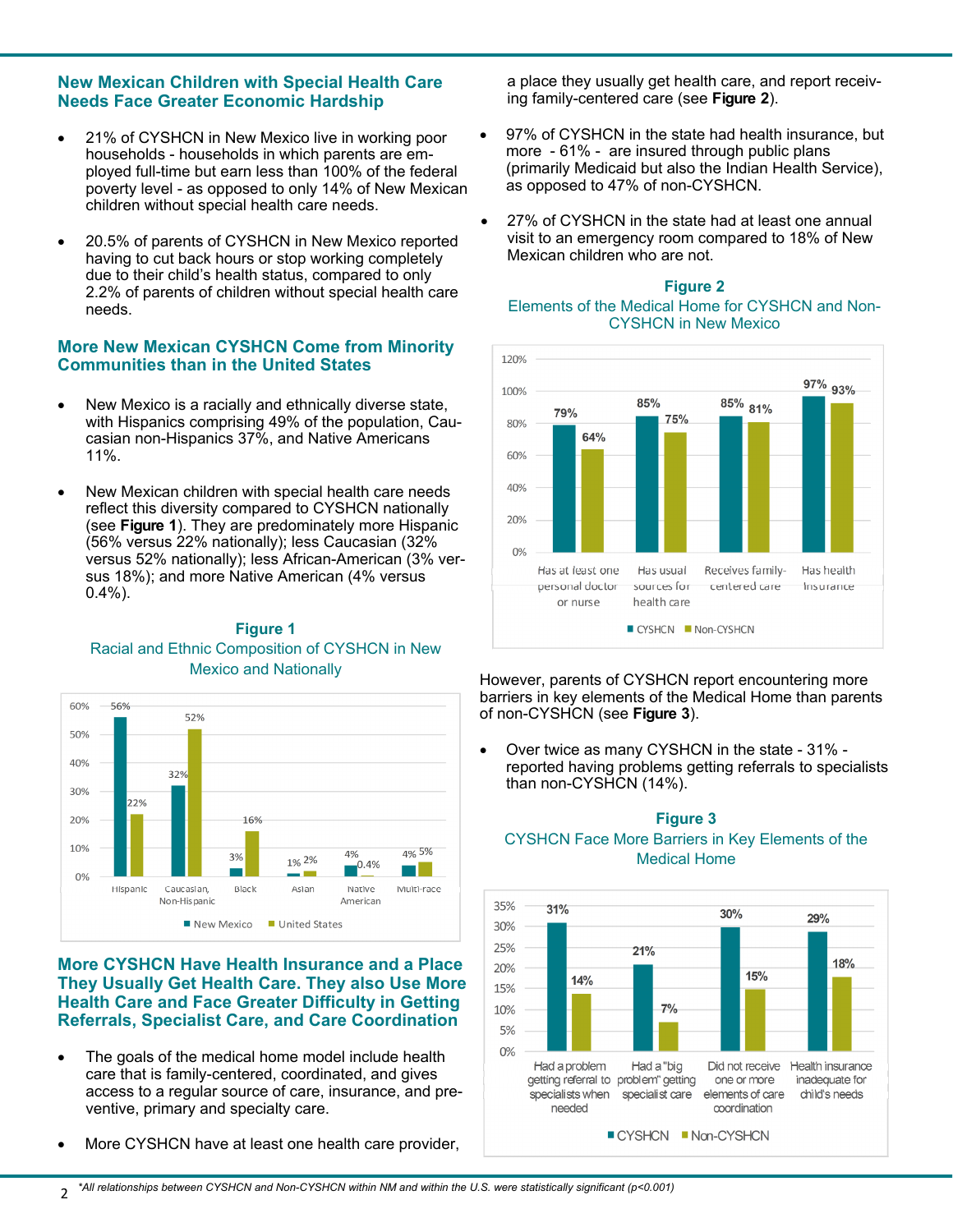- Of CYSHCN who sought specialist care in New Mexico, 21% reported that they had a "big problem" accessing specialist care versus only 7% of non-CYSHCN.
- 30% of CYSHCN reported not receiving one or more elements of care coordination versus 15% of non-CYSHCN.
- 29% of families of CYSHCN said that their health insurance was inadequate for their child's needs as opposed to 18% of families of non-CYSHCN.

#### **CYSHCN in New Mexico Are Five Times Less Likely to Receive Needed Health Care**

**Figure 4** highlights barriers faced by CYSHCN in receiving needed health care. Significantly more CYSHCN:

- Were ineligible for services than non-CYSHCN;
- Faced greater difficulty finding health care in their geographic area;
- Had more difficulty locating health care offices that were open when the child needed care; and
- Faced greater difficulty getting both needed appointments and transportation.



#### **Figure 4**  Barriers to Accessing Health Care for CYSHCN and Non-CYSHCN in New Mexico

# **Parents of Children With Special Health Care Needs Are in Poorer Health Than Parents of Non-CYSHCN**

While 59% of New Mexican mothers of children without special health care needs said that their health was good or excellent, only 36% of mothers of children with special health care needs in the state reported being in good or excellent health.

The difference for fathers was not as pronounced. 57% fathers of children with special health care needs reported being in good or excellent health, while 63% of fathers of

children without special health care needs said that their health was good or excellent.

## **Children With Special Health Care Needs Experience More Adverse Childhood Experiences (ACEs), Which Can Lead to Life-Long Negative Consequences**

Adverse Childhood Experiences (ACEs) are potentially traumatic experiences faced by children in the household including abuse and neglect, divorce, substance abuse, domestic violence, and bullying.

 for children with special health care needs (**Figure 5**). The experience of ACEs can have long-term negative impacts, including lower educational success; higher rates of physical and psychological illness; higher health care costs; higher rates of risk behaviors including depression, obesity and smoking; and more interactions with the criminal justice system. The prevalence of ACEs is substantially higher

- New Mexican children with special health care needs experience ACEs at significantly higher rates than children without. 67% of CYSHCN experienced one or more ACEs compared to 52% of non-CYSHCN. 17% of CYSHCN experienced four or more ACEs compared to 5% of non-CYSHCN.
- 19% more CYSHCN in the state lived with someone who was mentally ill, suicidal, or severely depressed than non-CYSHCN, and 12% more CYSHCN than non-CYSHCN had lived with someone who had a problem with alcohol or drugs.

# **Figure 5**  Adverse Childhood Experiences in CYSHCN & Non-CYSHCN

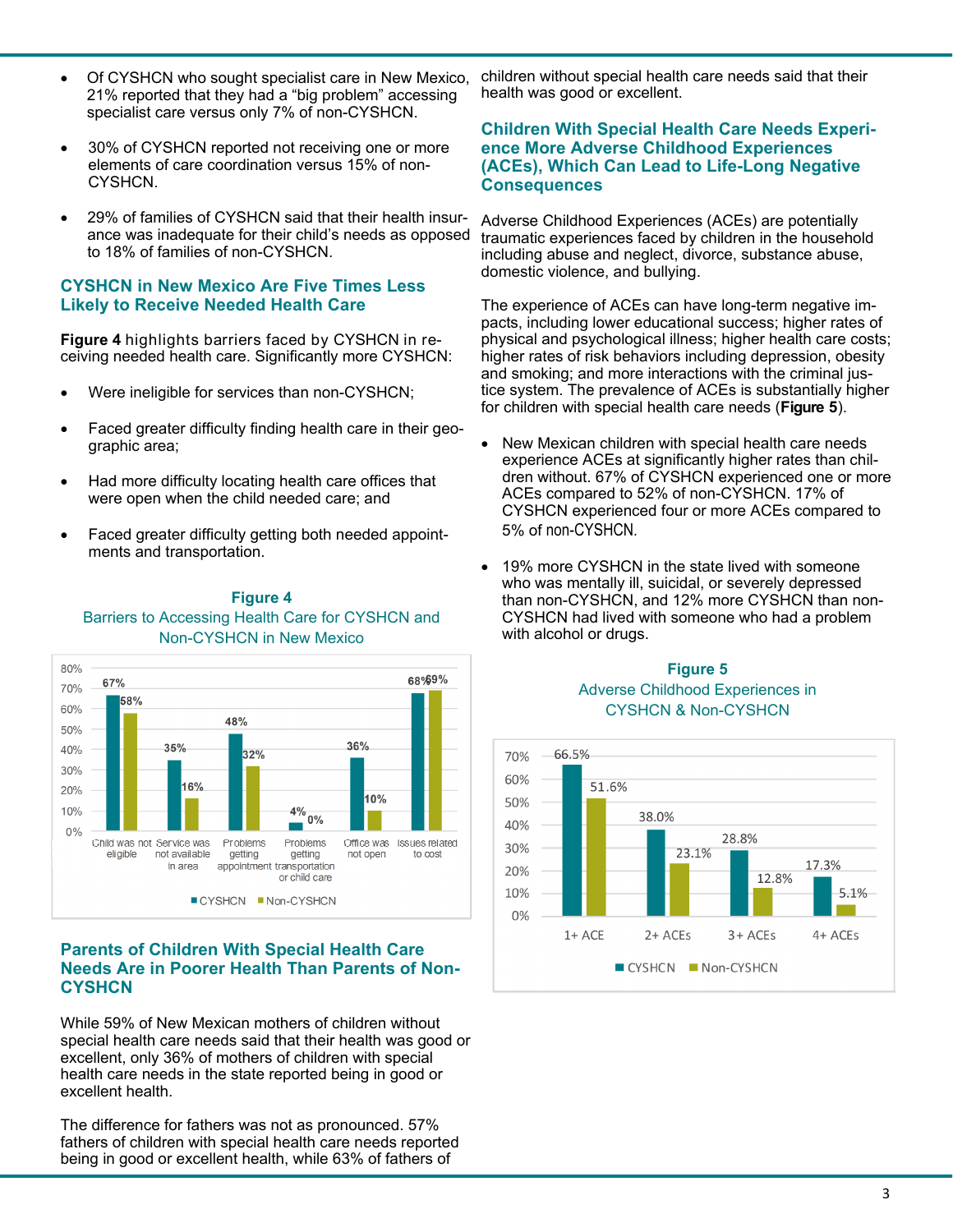## **Resiliency is an Important Mechanism to Improve Health Equity for CYSHCN**

Resiliency - factors that help children rebound from challenges and adversity - can help overcome the negative impact of potentially traumatic events such as adverse childhood experiences.

One type of resiliency called "family resiliency" focuses on factors such as families solving problems together, staying hopeful in times of stress or difficulty, and being able to talk together as a family about important topics. New Mexico families with CYSHCN compared favorably on a number of aspects of family resiliency.

- Reading to children on a regular basis is an indicator of resiliency.<sup>2</sup> 44% of CYSHCN in the state between birth and five were read to every day in a week compared to 36% of non-CYSHCN in the state, while 54% were sung to every day in a week compared to 47% of non-CYSHCN in the state.
- Another important resiliency factor is parents participating in their child's activities.<sup>3</sup> 70% of New Mexican parents of children with special health care needs participated in their child's events or activities compared to 60% of parents of non-CYSHCN in the state.

# **Moving Towards Health Equity for Children and Youth With Special Health Care Needs in New Mexico: Gaps in Policies, Programs, Services and Knowledge**

The findings in this Policy Brief have identified five systemlevel issues that need attention from policymakers, social service agencies, and the public health community in order to move towards health equity for children and youth with special health care needs. These issues dovetail with those identified as issues on the national level in the 2019 report by the National Academies of Science, Engineering and Medicine *Vibrant and Healthy Kids: Aligning Science, Practice, and Policy to Advance Health Equity.<sup>4</sup>*

#### *More Information is Needed About the Intersection of Special Health Care Needs and Adverse Childhood Experiences*

Children with special health care needs experience significantly more adverse childhood events than children without. Too little is known about the intersection of these, including the impact on children and families who face both chronic health conditions and potentially traumatic childhood experiences. We also have too little information on how - or if - health and other service systems that provide programs and services to these two groups coordinate care or share information.

#### *Consider How to Better Meet the Health Needs of Parents of Children with Special Health Care Needs*

More parents of CYSHCN - particularly more mothers - report being in poorer health than parents of non-CYSHCN. Having both a child and a parent in a family who have health issues affects the entire family unit.

Families of CYSHCN are frequently stretched to meet their child's complex medical care issues, leaving many physical and psychosocial health issues in family members unaddressed. It is too easy for the health needs of family members to be overlooked in the quest to provide services to the child.

More information is needed about the health impacts on family members of CYSHCN, what types of programs or services are available or can be developed to address those needs, and how separate health care systems providing care to children and parents can be coordinated.

#### *Families of CYSHCN Need Assistance to Ensure That They Participate in Programs That Help Reduce the Effects of Poverty*

Poverty has long been known to be a determinant of health for all individuals. However, many children with special health care needs in the state live in families facing considerably greater economic hardship. Care must be taken to ensure that these children and their families do not slip through the cracks of programs and services intended to alleviate the worst effects of poverty.

In many cases, health care programs do not coordinate their efforts with social service programs. One approach to increase coordination that could serve as a potential model is the care coordination provided to approximately 4,000 CYSHCN in the state by Children's Medical Services.

Care coordination in this program includes but goes beyond medical case management to assist families in identifying and accessing programs that help reduce the worst effects of poverty, including social and other services such as transportation and food banks, as well as programs such as the Supplemental Nutrition Assistance Program (SNAP), Medicaid, SSDI and others. All of these programs are beneficial in reducing the effects of poverty.

#### *Increase Resources Devoted to Medical Homes and Specialty Care Coordination so More CYSHCN can Receive the Health-Related Services They Need*

New Mexico children with special health care needs face significant challenges in accessing the health care they need, including referrals to specialty care. One way to improve access is to more fully implement the concept of medical homes for these children. This includes increasing the availability of specialty care, finding ways to improve the process of getting referrals, and addressing transportation barriers.

*In New Mexico, integrated, family-centered care coordination for CYSHCN is provided to over 4,000 children from birth to 21 by Children's Medical Services in the Family Health Bureau of the Department of Health. Over 60 clinical social workers and other staff provide both medical and social service coordination, and provide over 160 specialty outreach clinics across the state.* 

Given the large size and rural nature of New Mexico, and